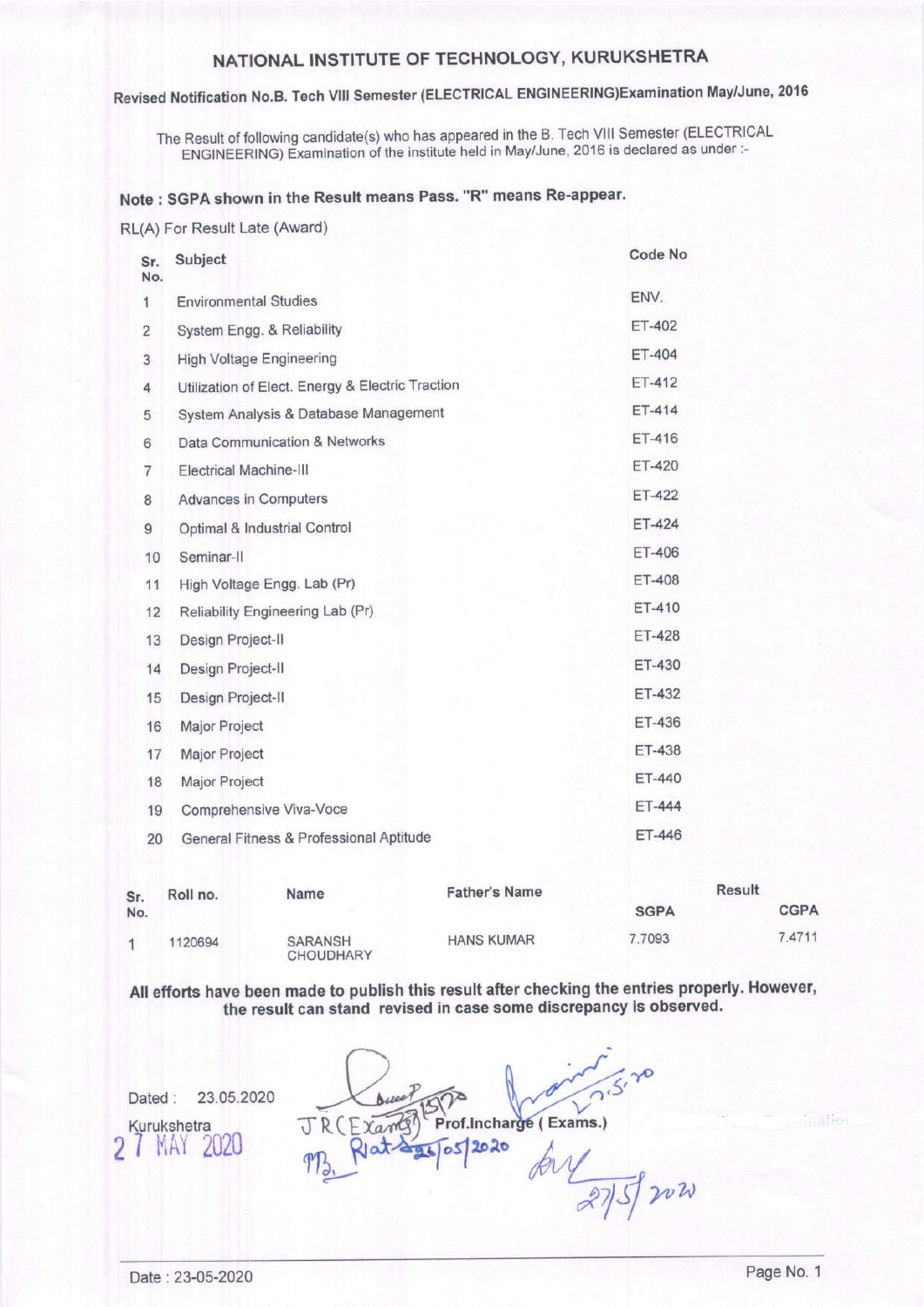## NATIoNAL INSTITUTE oF TEGHNoLoGY, KURUKSHETRA

## Revised Notification No.B. Tech Vilt Semester (ELECTRIGAL ENGINEERING)Examination May/June, <sup>2019</sup>

The Result of following candidate(s) who has appeared in the B. Tech VIII Semester (ELECTRICAL ENGINEERING) Examination of the institute held in May/June, 2019 is declared as under:-

## Note : SGPA shown in the Result means Pass. "R" means Re-appear.

RL(A) For Result Late (Award)

| Sr.<br>No.     | Subject                                          | Code No       |
|----------------|--------------------------------------------------|---------------|
| 1              | <b>Environmental Studies</b>                     | ENV.          |
| $\overline{2}$ | System Engg. & Reliability                       | ET-402        |
| 3              | <b>High Voltage Engineering</b>                  | ET-404        |
| 4              | Utilization of Elect. Energy & Electric Traction | ET-412        |
| 5              | System Analysis & Database Management            | ET-414        |
| 6              | Data Communication & Networks                    | ET-416        |
| $\overline{7}$ | <b>Electrical Machine-III</b>                    | <b>ET-420</b> |
| 8              | <b>Advances in Computers</b>                     | ET-422        |
| 9              | Optimal & Industrial Control                     | ET-424        |
| 10             | Seminar-II                                       | ET-406        |
| 11             | High Voltage Engg. Lab (Pr)                      | <b>ET-408</b> |
| 12             | Reliability Engineering Lab (Pr)                 | ET-410        |
| 13             | Design Project-II                                | <b>ET-428</b> |
| 14             | Design Project-II                                | ET-430        |
| 15             | Design Project-II                                | ET-432        |
| 16             | Major Project                                    | ET-436        |
| 17             | Major Project                                    | ET-438        |
| 18             | Major Project                                    | ET-440        |
| 19             | Comprehensive Viva-Voce                          | ET-444        |
| 20             | General Fitness & Professional Aptitude          | ET-446        |
|                |                                                  |               |

| Sr.<br>No. | <b>Name</b><br>Roll no. |                      | <b>Father's Name</b> | <b>Result</b> |             |
|------------|-------------------------|----------------------|----------------------|---------------|-------------|
|            |                         |                      |                      | <b>SGPA</b>   | <b>CGPA</b> |
|            | 1130076                 | <b>PRAVEEN KUMAR</b> | <b>VIJAY SINGH</b>   | 6.0116        | 5.2252      |

AII efforts have been made to publish this resutt after checking the entries properly. However, the result can stand revised in case some discrepancy is observed.

Dated : 23.05.2020

Kurukshetra

Prof.Incharge (Exams.) ang  $9020$  $\mathcal{P}B$ . R

of Examinations

2 / MAY 2020

Trow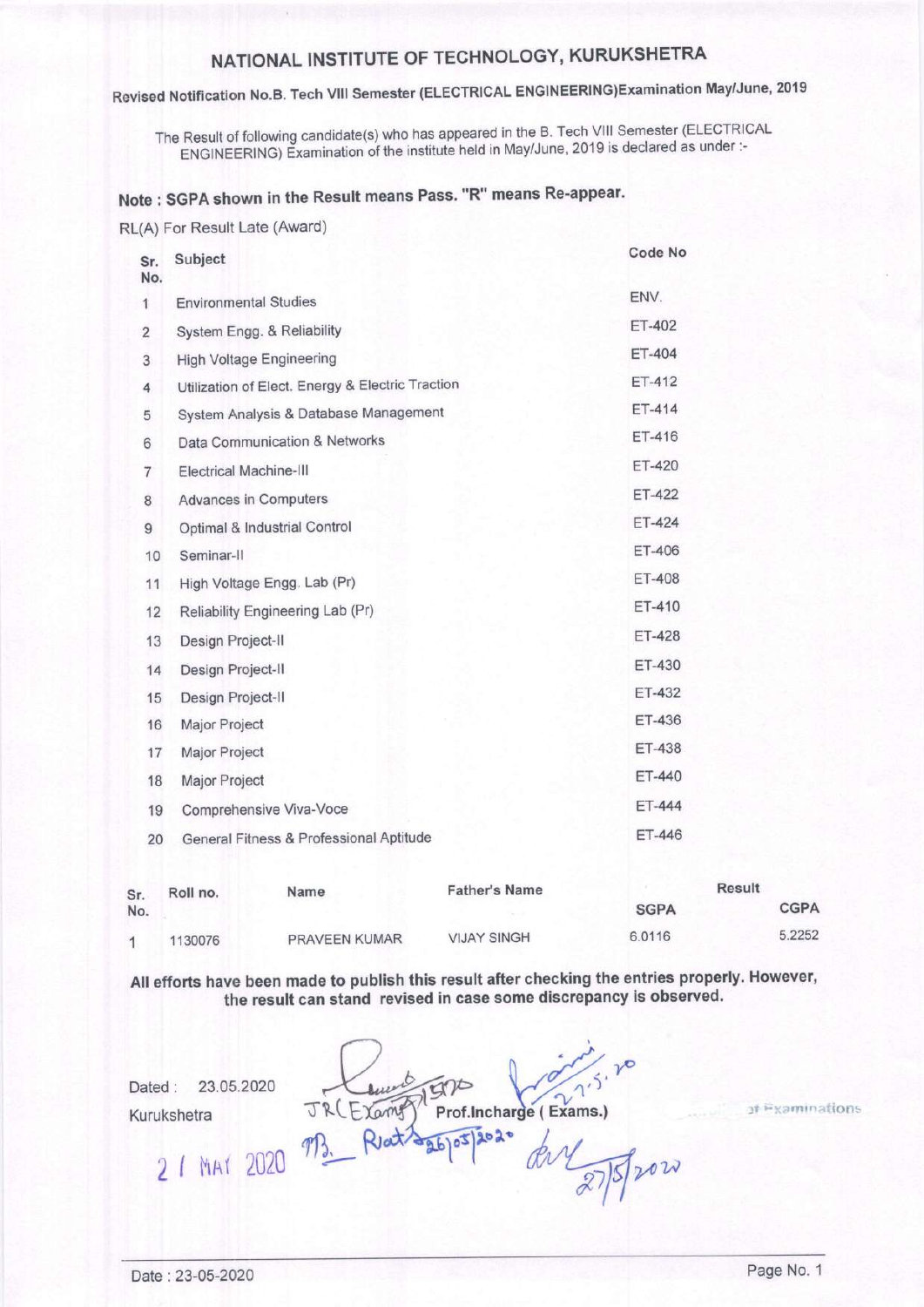Revised Notification No.B. Tech Vlll Semester (ELECTRICAL ENGINEERING)Examination July/August, 2019 Special Exams.

The Result of following candidate(s) who has appeared in the B. Tech Vlll Semester (ELECTRICAL ENGINEERING) Examination of the institute held in July/August,2019 Special Exams. is declared as under :-

#### Note : SGPA shown in the Resutt means Pass. "R" means Re-appear.

RL(A) For Result Late (Award)

| Sr.<br>No.     | Subject                                          | Code No       |
|----------------|--------------------------------------------------|---------------|
| 1              | <b>Environmental Studies</b>                     | ENV.          |
| $\overline{2}$ | System Engg. & Reliability                       | ET-402        |
| 3              | <b>High Voltage Engineering</b>                  | ET-404        |
| 4              | Utilization of Elect. Energy & Electric Traction | ET-412        |
| 5              | System Analysis & Database Management            | ET-414        |
| 6              | Data Communication & Networks                    | ET-416        |
| $\overline{7}$ | Electrical Machine-III                           | <b>ET-420</b> |
| 8              | <b>Advances in Computers</b>                     | ET-422        |
| 9              | Optimal & Industrial Control                     | ET-424        |
| 10             | Seminar-II                                       | ET-406        |
| 11             | High Voltage Engg. Lab (Pr)                      | ET-408        |
| 12             | Reliability Engineering Lab (Pr)                 | ET-410        |
| 13             | Design Project-II                                | <b>ET-428</b> |
| 14             | Design Project-II                                | ET-430        |
| 15             | Design Project-II                                | <b>ET-432</b> |
| 16             | Major Project                                    | ET-436        |
| 17             | Major Project                                    | ET-438        |
| 18             | Major Project                                    | ET-440        |
| 19             | Comprehensive Viva-Voce                          | ET-444        |
| 20             | General Fitness & Professional Aptitude          | ET-446        |
|                |                                                  |               |

| Sr. | Roll no. | Name               | <b>Father's Name</b> |             | Result      |
|-----|----------|--------------------|----------------------|-------------|-------------|
| No. |          |                    |                      | <b>SGPA</b> | <b>CGPA</b> |
|     | 11530049 | <b>RAHMATULLAH</b> | <b>GHULAM RASOOL</b> | 7.2093      | 5.7955      |

All efforts have been made to publish this result after checking the entries properly. However, the result can stand revised in case some discrepancy is observed.

 $3.70$ Dated : 23.05.2020 Kurukshetra  $\text{TR}(\text{Exm2})$  Prof. Incharge (Exams.)  $\eta_{\beta}$  Ret $\frac{1}{26}$  ps  $2^{020}$  $2$  I mat  $2020$  $52020$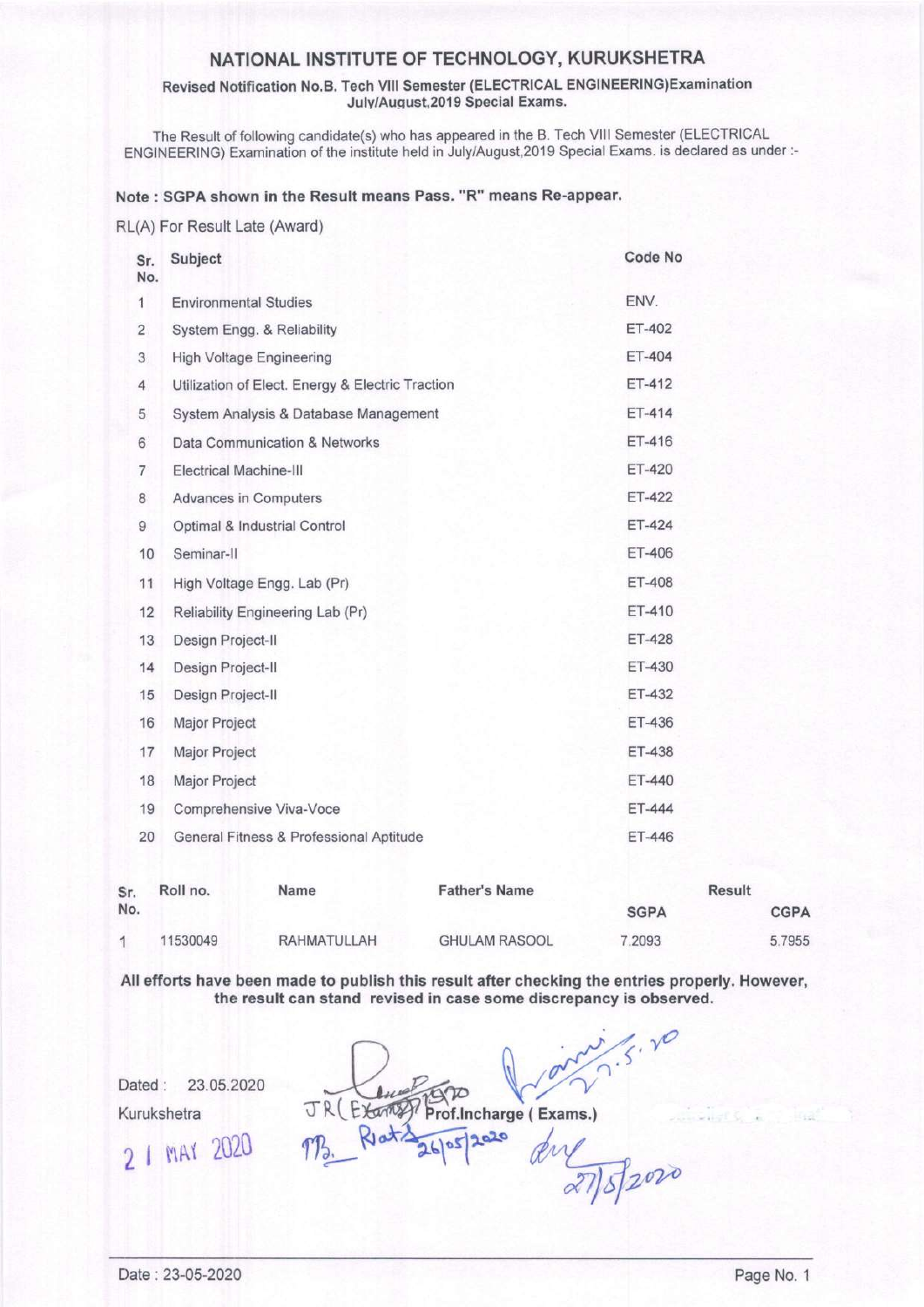# Revised Notification No.B. Tech VIII Semester (ELECTRICAL ENGINEERING)Examination May/June, 2018

The Result of following candidate(s) who has appeared in the B. Tech VIII Semester (ELECTRICAL ENGINEERING) Examination of the institute held in May/June, 2018 is declared as under :-

## Note: SGPA shown in the Result means Pass. "R" means Re-appear.

RL(A) For Result Late (Award)

| Sr.<br>No.              | Subject                                          | Code No       |
|-------------------------|--------------------------------------------------|---------------|
| 1                       | <b>Environmental Studies</b>                     | ENV.          |
| $\overline{\mathbf{c}}$ | System Engg. & Reliability                       | ET-402        |
| 3                       | <b>High Voltage Engineering</b>                  | ET-404        |
| 4                       | Utilization of Elect. Energy & Electric Traction | ET-412        |
| 5                       | System Analysis & Database Management            | ET-414        |
| 6                       | Data Communication & Networks                    | ET-416        |
| 7                       | Electrical Machine-III                           | ET-420        |
| 8                       | <b>Advances in Computers</b>                     | <b>ET-422</b> |
| 9                       | Optimal & Industrial Control                     | ET-424        |
| 10                      | Seminar-II                                       | ET-406        |
| 11                      | High Voltage Engg. Lab (Pr)                      | ET-408        |
| 12                      | Reliability Engineering Lab (Pr)                 | ET-410        |
| 13                      | Design Project-II                                | <b>ET-428</b> |
| 14                      | Design Project-II                                | ET-430        |
| 15                      | Design Project-II                                | ET-432        |
| 16                      | Major Project                                    | ET-436        |
| 17                      | Major Project                                    | ET-438        |
| 18                      | Major Project                                    | ET-440        |
| 19                      | Comprehensive Viva-Voce                          | ET-444        |
| 20                      | General Fitness & Professional Aptitude          | ET-446        |
|                         |                                                  |               |

| Sr.<br>No. | Name<br>Roll no. |           | <b>Father's Name</b> | Result      |             |
|------------|------------------|-----------|----------------------|-------------|-------------|
|            |                  |           |                      | <b>SGPA</b> | <b>CGPA</b> |
|            | 110613           | UTKARSH S | SHANKAR LAL MEENA    | 7 1744      | 5.4897      |

All efforts have been made to publish this result after checking the entries properly. However, the result can stand revised in case some discrepancy is observed.

Dated: 23.05.2020 Kurukshetra 2 7 MAY 2020

Prof.Incharge (Exams.) F. Yamoo  $2020$ 

15/2020

William nation

Date: 23-05-2020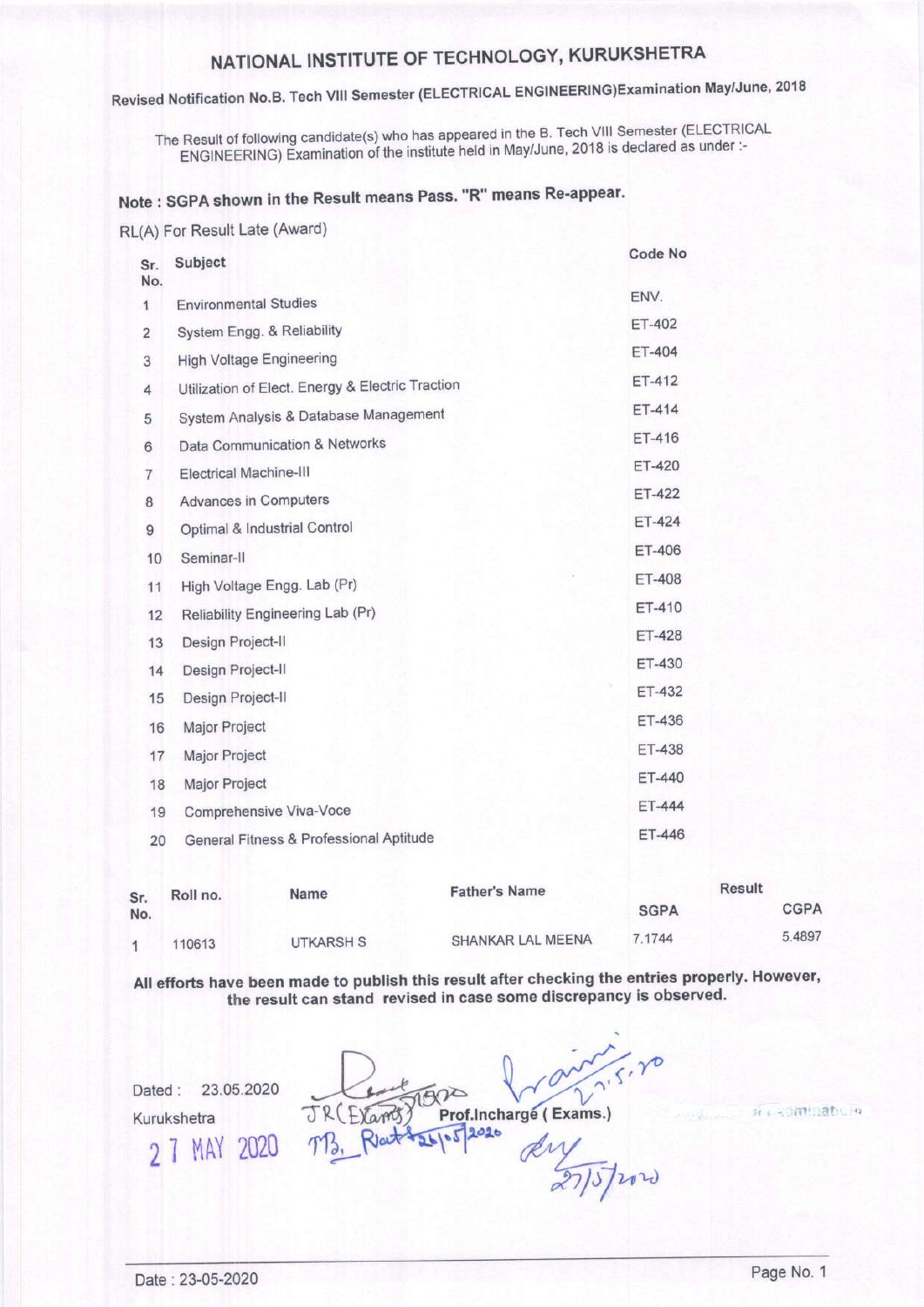### Revised Notification No.B. Tech Vlll Semester (ELECTRICAL ENGINEERING)Examination May/June, <sup>2014</sup>

The Result of following candidate(s) who has appeared in the B. Tech Vlll Semester (ELECTRICAL ENGINEERING) Examination of the institute held in May/June, 2014 is declared as under :-

### Note : SGPA shown in the Result means Pass. "R" means Re-appear.

RL(A) For Result Late (Award)

| Sr.<br>No.              | Subject                                          | Code No       |
|-------------------------|--------------------------------------------------|---------------|
| $\mathbf{1}$            | <b>Environmental Studies</b>                     | ENV.          |
| $\overline{\mathbf{c}}$ | System Engg. & Reliability                       | ET-402        |
| 3                       | <b>High Voltage Engineering</b>                  | ET-404        |
| 4                       | Utilization of Elect. Energy & Electric Traction | ET-412        |
| 5                       | System Analysis & Database Management            | ET-414        |
| 6                       | Data Communication & Networks                    | ET-416        |
| 7                       | <b>Electrical Machine-III</b>                    | <b>ET-420</b> |
| 8                       | Advances in Computers                            | <b>ET-422</b> |
| 9                       | Optimal & Industrial Control                     | ET-424        |
| 10                      | Seminar-II                                       | ET-406        |
| 11                      | High Voltage Engg. Lab (Pr)                      | <b>ET-408</b> |
| 12                      | Reliability Engineering Lab (Pr)                 | ET-410        |
| 13                      | Design Project-II                                | ET-428        |
| 14                      | Design Project-II                                | ET-430        |
| 15                      | Design Project-II                                | ET-432        |
| 16                      | Major Project                                    | ET-436        |
| 17                      | Major Project                                    | <b>ET-438</b> |
| 18                      | Major Project                                    | ET-440        |
| 19                      | Comprehensive Viva-Voce                          | ET-444        |
| 20                      | General Fitness & Professional Aptitude          | ET-446        |

| Sr.<br>No. | Roll no. | Name                 | <b>Father's Name</b> |             | <b>Result</b> |
|------------|----------|----------------------|----------------------|-------------|---------------|
|            |          |                      |                      | <b>SGPA</b> | <b>CGPA</b>   |
|            | 110687   | <b>SACHIN JAKHAR</b> | DAULAT RAM JAKHAR    | 8.1279      | 7.1632        |

All efforts have been made to publish this result after checking the entries properly. However, the result can stand revised in case some discrepancy is observed.

Dated: 23.05.2020

Kurukshetra

JRCEXamp Prof.Incharge (Exams.)

RW 275/2020

 $M_{\odot}$  Klat $A_{2b}$ as/2°<sup>20</sup>

2 7 MAY 2020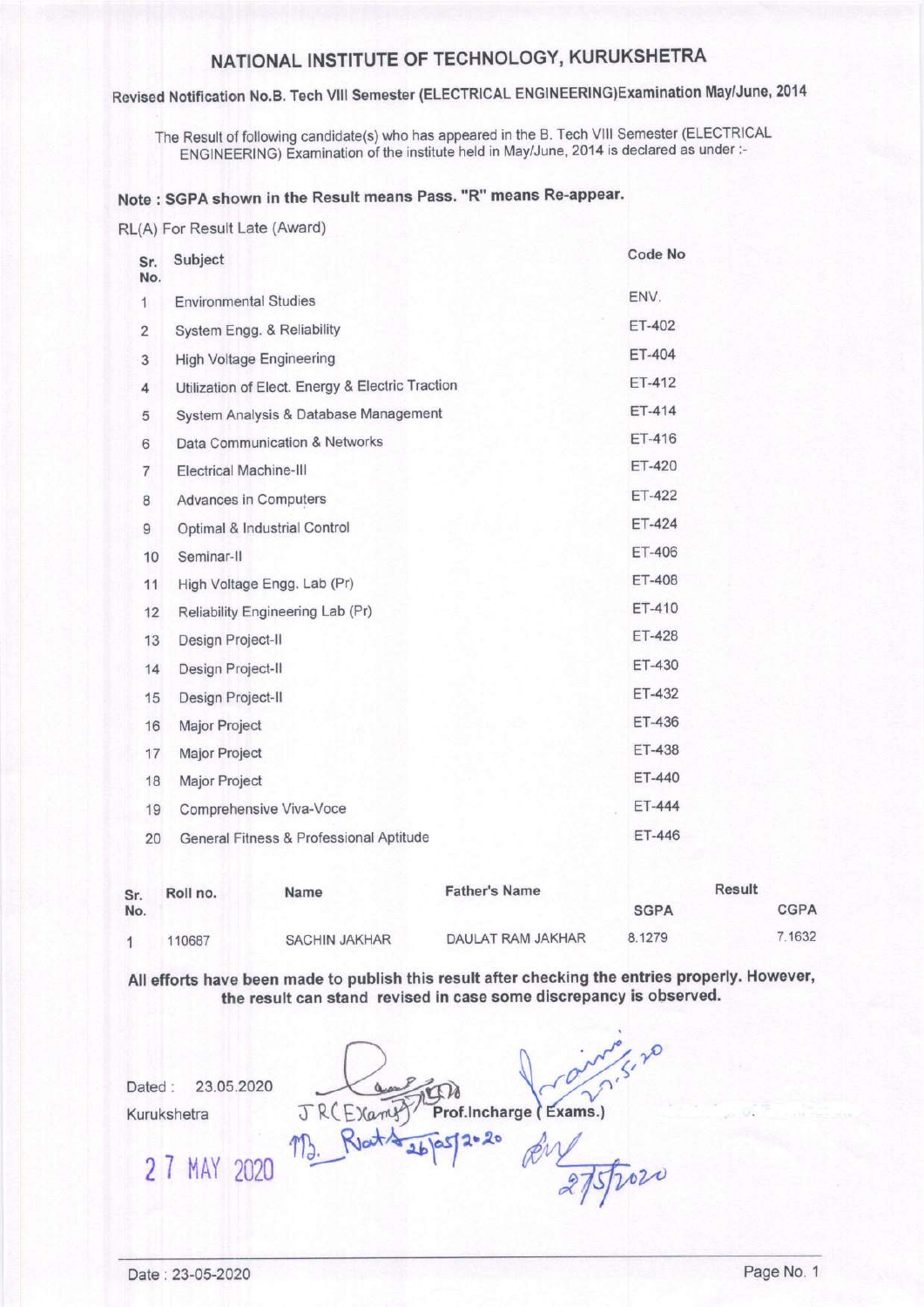#### Revised Notification No.B. Tech VIII Semester (ELECTRICAL ENGINEERING)Examination Aug./Sept.-2017 Special Chance

The Result of following candidate(s) who has appeared in the B. Tech Vlll Semester (ELECTRICAL ENGINEERING) Examination of the institute held in Aug./Sept.-2017 Special Chance is declared as under :-

#### Note : SGPA shown in the Result means Pass. "R" means Re-appear.

RIL(A) For Result Late (Award)

| Sr.<br>No.     | Subject                                          | Code No       |
|----------------|--------------------------------------------------|---------------|
| $\mathbf{1}$   | <b>Environmental Studies</b>                     | ENV.          |
| $\overline{2}$ | System Engg. & Reliability                       | ET-402        |
| 3              | <b>High Voltage Engineering</b>                  | ET-404        |
| 4              | Utilization of Elect. Energy & Electric Traction | ET-412        |
| 5              | System Analysis & Database Management            | ET-414        |
| 6              | Data Communication & Networks                    | ET-416        |
| $\overline{7}$ | Electrical Machine-III                           | ET-420        |
| 8              | <b>Advances in Computers</b>                     | ET-422        |
| 9              | Optimal & Industrial Control                     | $ET-424$      |
| 10             | Seminar-II                                       | ET-406        |
| 11             | High Voltage Engg. Lab (Pr)                      | <b>ET-408</b> |
| 12             | Reliability Engineering Lab (Pr)                 | ET-410        |
| 13             | Design Project-II                                | ET-428        |
| 14             | Design Project-II                                | ET-430        |
| 15             | Design Project-II                                | ET-432        |
| 16             | Major Project                                    | ET-436        |
| 17             | Major Project                                    | ET-438        |
| 18             | Major Project                                    | ET-440        |
| 19             | Comprehensive Viva-Voce                          | ET-444        |
| 20             | General Fitness & Professional Aptitude          | ET-446        |

| Sr. | Roll no. | Name         | <b>Father's Name</b> |             | Result      |
|-----|----------|--------------|----------------------|-------------|-------------|
| No. |          |              |                      | <b>SGPA</b> | <b>CGPA</b> |
|     | 1130830  | ANURAG SINGH | <b>OMPAL SINGH</b>   | 6.8140      | 6.2727      |

All efforts have been made to publish this result after checking the entries properly. However, the result can stand revised in case some discrepancy is observed.

Dated : 23.05.2020 Kurukshetra

 $\frac{1}{2}$ Prof.Incharge (Exams.)  $12120$ 

Examinations

2 7 MAY 2020